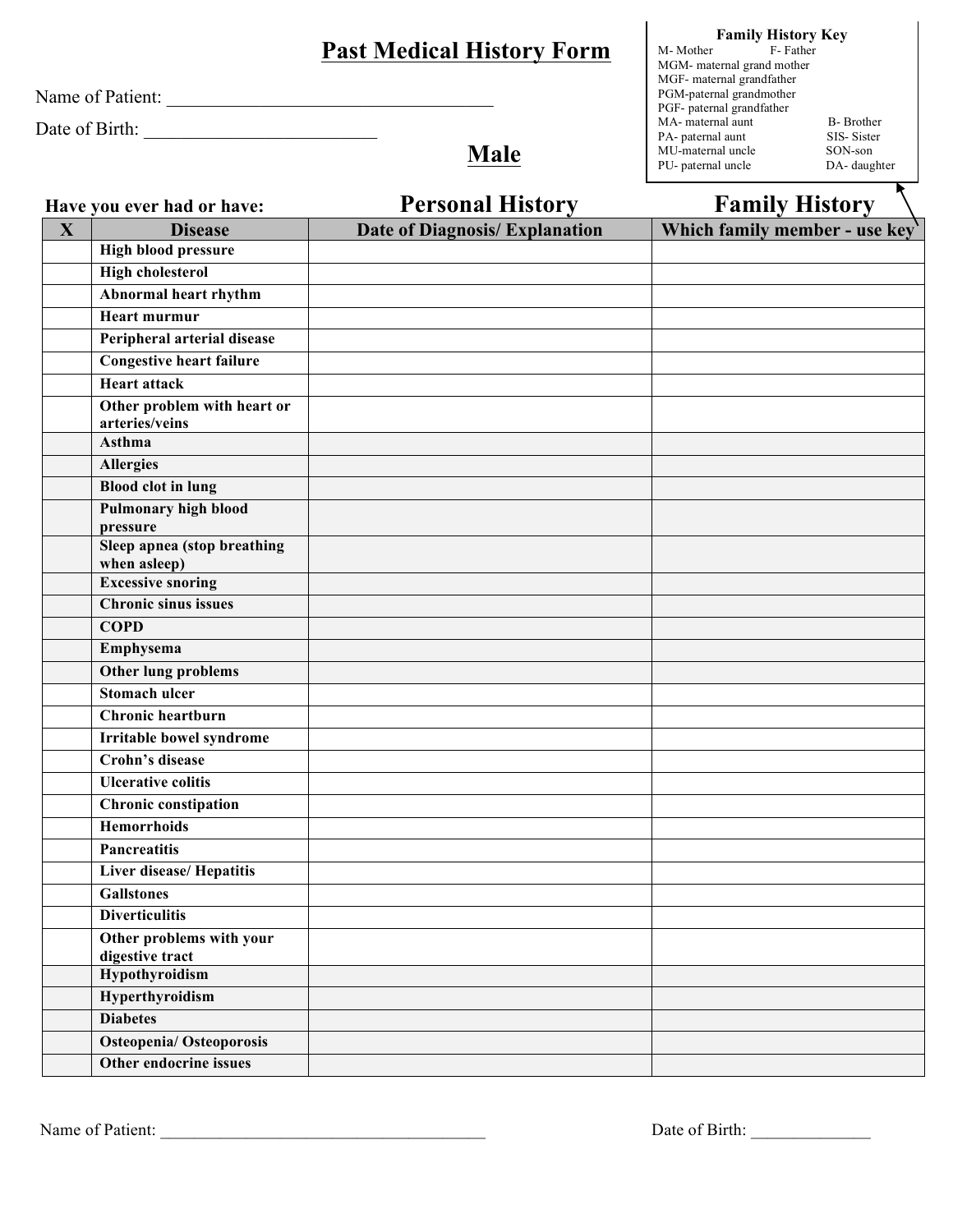|             | Have you ever had or have:          | <b>Personal History</b>               | <b>Family History</b> |
|-------------|-------------------------------------|---------------------------------------|-----------------------|
| $\mathbf X$ | <b>Disease</b>                      | <b>Date of Diagnosis/ Explanation</b> | Which family member   |
|             | Warts                               |                                       |                       |
|             | Eczema                              |                                       |                       |
|             | <b>Psoriasis</b>                    |                                       |                       |
|             | <b>Abnormal moles</b>               |                                       |                       |
|             | <b>Seizures</b>                     |                                       |                       |
|             | <b>Migraines</b>                    |                                       |                       |
|             | <b>Chronic headaches</b>            |                                       |                       |
|             | <b>Stroke or TIA</b>                |                                       |                       |
|             | <b>Dementia</b>                     |                                       |                       |
|             | Other neurological problems         |                                       |                       |
|             | <b>Urinary leakage</b>              |                                       |                       |
|             | <b>Endometriosis</b>                |                                       |                       |
|             | <b>Fertility Problems</b>           |                                       |                       |
|             | <b>Uterine Fibroids</b>             |                                       |                       |
|             | Poly cystic ovarian disease         |                                       |                       |
|             | <b>Sexually transmitted disease</b> |                                       |                       |
|             | <b>Irregular periods</b>            |                                       |                       |
|             | <b>Kidney stones</b>                |                                       |                       |
|             | Gout                                |                                       |                       |
|             | <b>Arthritis</b>                    |                                       |                       |
|             | <b>Rheumatoid arthritis</b>         |                                       |                       |
|             | <b>Fractures</b>                    |                                       |                       |
|             | Lupus                               |                                       |                       |
|             | <b>Blood transfusion</b>            |                                       |                       |
|             | <b>Clotting/Bleeding issues</b>     |                                       |                       |
|             | Anemia                              | What kind                             |                       |
|             | Sickle cell trait/ Disease          |                                       |                       |
|             | Thalassemia                         |                                       |                       |
|             | Anxiety                             |                                       |                       |
|             | <b>Bipolar Disorder</b>             |                                       |                       |
|             | <b>Depression</b>                   |                                       |                       |
|             | <b>ADD/ADHD</b>                     |                                       |                       |
|             | Substance abuse/inc. alcohol        |                                       |                       |
|             | Cancer                              | What type/treatment                   |                       |
|             | Other medical issues not            |                                       |                       |
|             | listed                              |                                       |                       |

Name of Patient: \_\_\_\_\_\_\_\_\_\_\_\_\_\_\_\_\_\_\_\_\_\_\_\_\_\_\_\_\_\_\_\_\_\_\_\_\_\_ Date of Birth: \_\_\_\_\_\_\_\_\_\_\_\_\_\_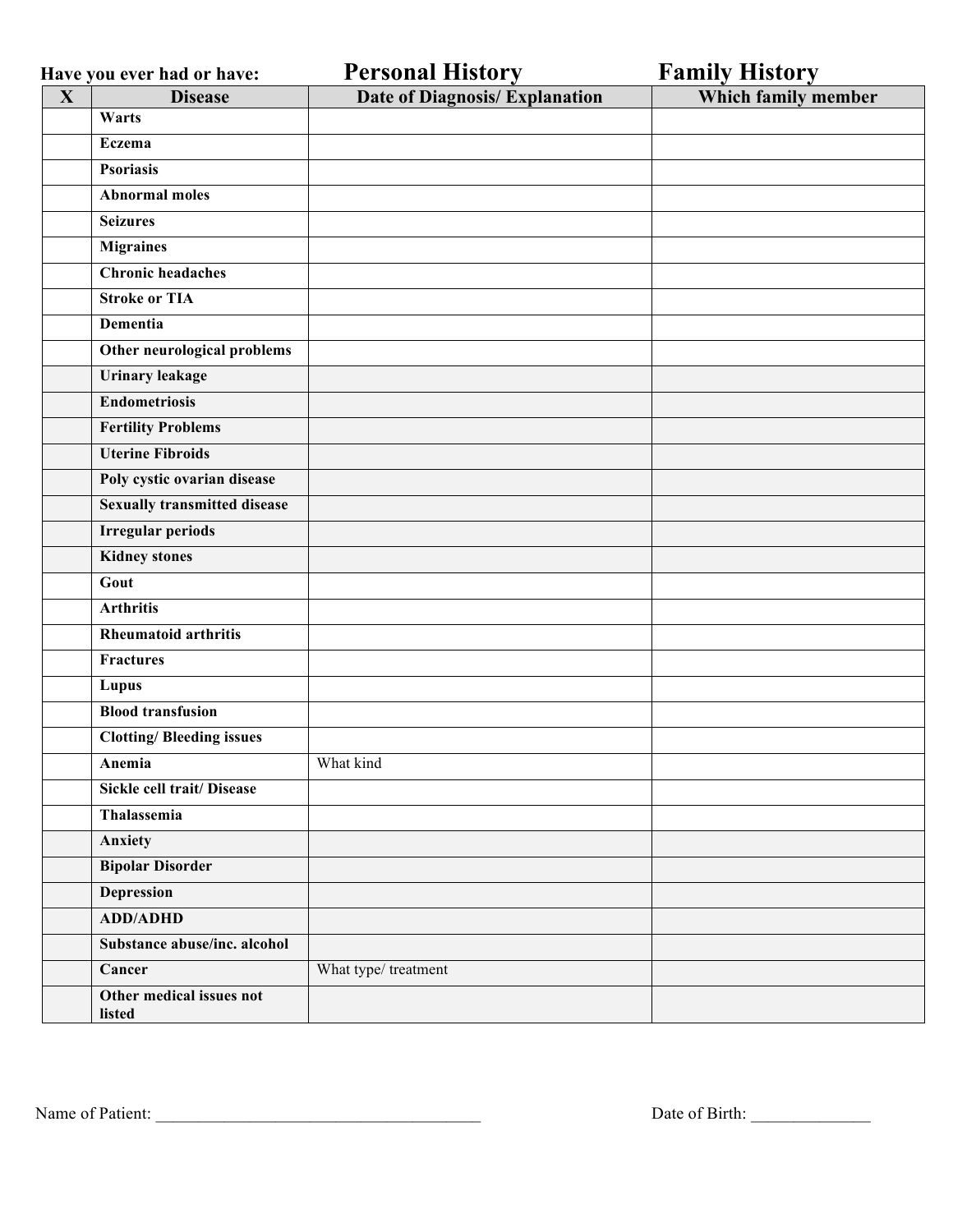## **Surgeries**

| X | <b>Surgery</b>       | Date | $\mathbf X$ | <b>Surgery</b>        | Date |
|---|----------------------|------|-------------|-----------------------|------|
|   | <b>Tonsillectomy</b> |      |             | <b>Hysterectomy</b>   |      |
|   | Tubes in ears        |      |             | <b>Tubal ligation</b> |      |
|   | Appendectomy         |      |             | <b>Cataract R/L</b>   |      |
|   | Gallbladder removal  |      |             | Cosmetic              |      |
|   | <b>Back Surgery</b>  |      |             | <b>Heart Surgery</b>  |      |
|   | <b>Joint Surgery</b> |      |             | Hernia                |      |
|   | Joint replacement    |      |             | <b>C-section</b>      |      |
|   | Other                |      |             | Other                 |      |

# **Procedures**

#### **Have you ever had:**

| $\Lambda$ | Procedure                    | Date | $\sqrt{2}$ | Procedure                    | Date |
|-----------|------------------------------|------|------------|------------------------------|------|
|           | <b>Heart catheterization</b> |      |            | Echocardiogram               |      |
|           | Colonoscopy                  |      |            | <b>Bone Density Scan</b>     |      |
|           | <b>Upper scope (EGD)</b>     |      |            | <b>Prostate Check or PSA</b> |      |

# **Social**

| Occupation:                                   |                                |                                               |               |                  |                |                    |                 |                       |
|-----------------------------------------------|--------------------------------|-----------------------------------------------|---------------|------------------|----------------|--------------------|-----------------|-----------------------|
| <b>Highest level of education:</b>            |                                |                                               |               |                  |                |                    |                 |                       |
| <b>Marital Status:</b>                        |                                | Single Partner (girlfriend/boyfriend) Engaged |               |                  |                | Married            | <b>Divorced</b> | Widowed               |
| <b>Sexual Orientation</b>                     |                                | Women<br>Men                                  |               |                  | <b>Both</b>    |                    |                 |                       |
| <b>Number of children:</b>                    |                                | <b>Biological:</b>                            | Stepchildren: |                  |                | Adopted:           |                 |                       |
| <b>Last tetanus shot:</b>                     |                                |                                               |               |                  |                |                    |                 |                       |
| Do you live by yourself or with others?       |                                |                                               |               |                  |                |                    |                 |                       |
| <b>Exercise level?</b>                        | <b>None</b>                    |                                               | $1-2$ /week   | $3-4$ /week      |                | $5-7$ /week        |                 |                       |
| How many alcoholic drinks per week?           |                                | <b>Never</b>                                  | Rare          | $0-3$            | $4-6$          | $7 - 10$           | $11 - 14$       | >14                   |
| Have you ever had a problem with alcohol use? |                                |                                               |               | <b>Yes</b>       |                | N <sub>0</sub>     |                 |                       |
| <b>Diet</b>                                   |                                | Regular                                       | Vegetarian    |                  | Vegan          | <b>Gluten-free</b> |                 | Other                 |
| <b>General Stress Level</b>                   |                                |                                               | Low           |                  | Medium         |                    | <b>High</b>     |                       |
| Have you ever smoked?                         | Current?                       | How much?                                     |               | <b>How long?</b> |                |                    |                 |                       |
|                                               | Past?                          | How much?                                     |               | <b>How long?</b> |                |                    |                 |                       |
| <b>Smokeless tobacco?</b>                     | Cur/Past?                      | How much/                                     |               | How long?        |                |                    |                 |                       |
| Regular use of marijuana?                     |                                |                                               |               |                  |                |                    |                 |                       |
| Past/Present?<br>Other illicit drugs?         |                                | Any problems with controlled substances?      |               |                  |                |                    |                 |                       |
|                                               | Like prescription medications? |                                               |               |                  |                |                    |                 |                       |
| Any problems with drug use?                   |                                |                                               | Yes           |                  | N <sub>0</sub> |                    |                 |                       |
| Do you drink caffeine? How much per day?      |                                | Soda? (Diet) #                                | $(Sugar)$ #   |                  | $Coffee \#$    | Tea#               |                 | <b>Energy Drinks#</b> |

Name of Patient: \_\_\_\_\_\_\_\_\_\_\_\_\_\_\_\_\_\_\_\_\_\_\_\_\_\_\_\_\_\_\_\_\_\_\_\_\_\_ Date of Birth: \_\_\_\_\_\_\_\_\_\_\_\_\_\_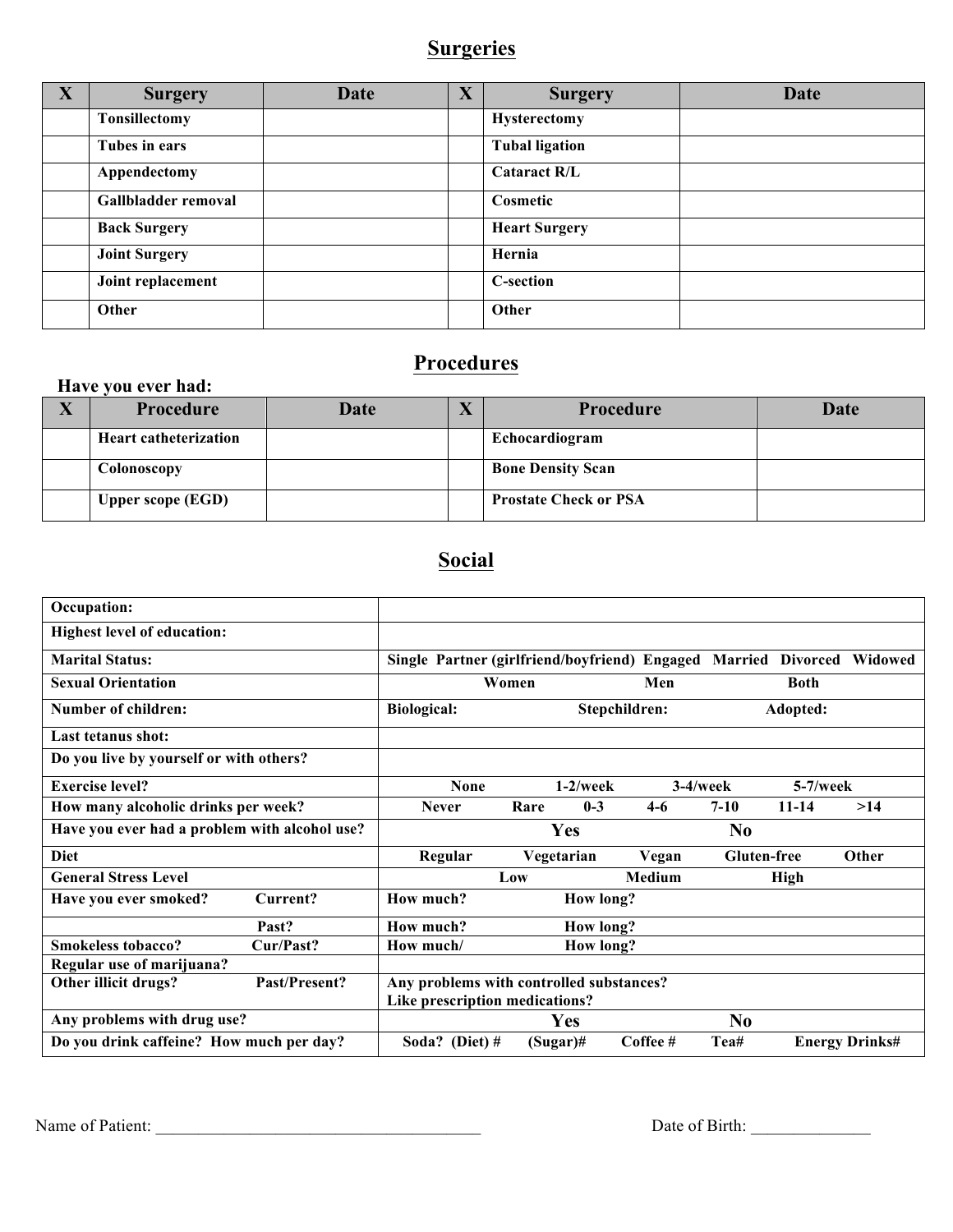| Do you use seatbelts regularly?       |                                           |
|---------------------------------------|-------------------------------------------|
| Do you use sunscreen regularly?       |                                           |
| Do you have guns present in the home? | If so are they locked away from children? |
| Do you have a smoke alarm at home?    |                                           |
| Do you wear a bike helmet?            |                                           |
| Any history of domestic violence?     |                                           |
| Any history of sexual violence?       |                                           |

#### **Personal**

**Do you have any pets? What do you like to do for fun or pass time? Other things that you would like to share about yourself?**

### **Medication Allergies/Food Allergies/Contact Allergies**

| <b>Medication/Food/Contact</b> | Reaction |
|--------------------------------|----------|
|                                |          |
|                                |          |
|                                |          |
|                                |          |

#### **Current Medications** *Please list reason for taking each medication*



Name of Patient: <br>
Date of Birth: <br>
Date of Birth: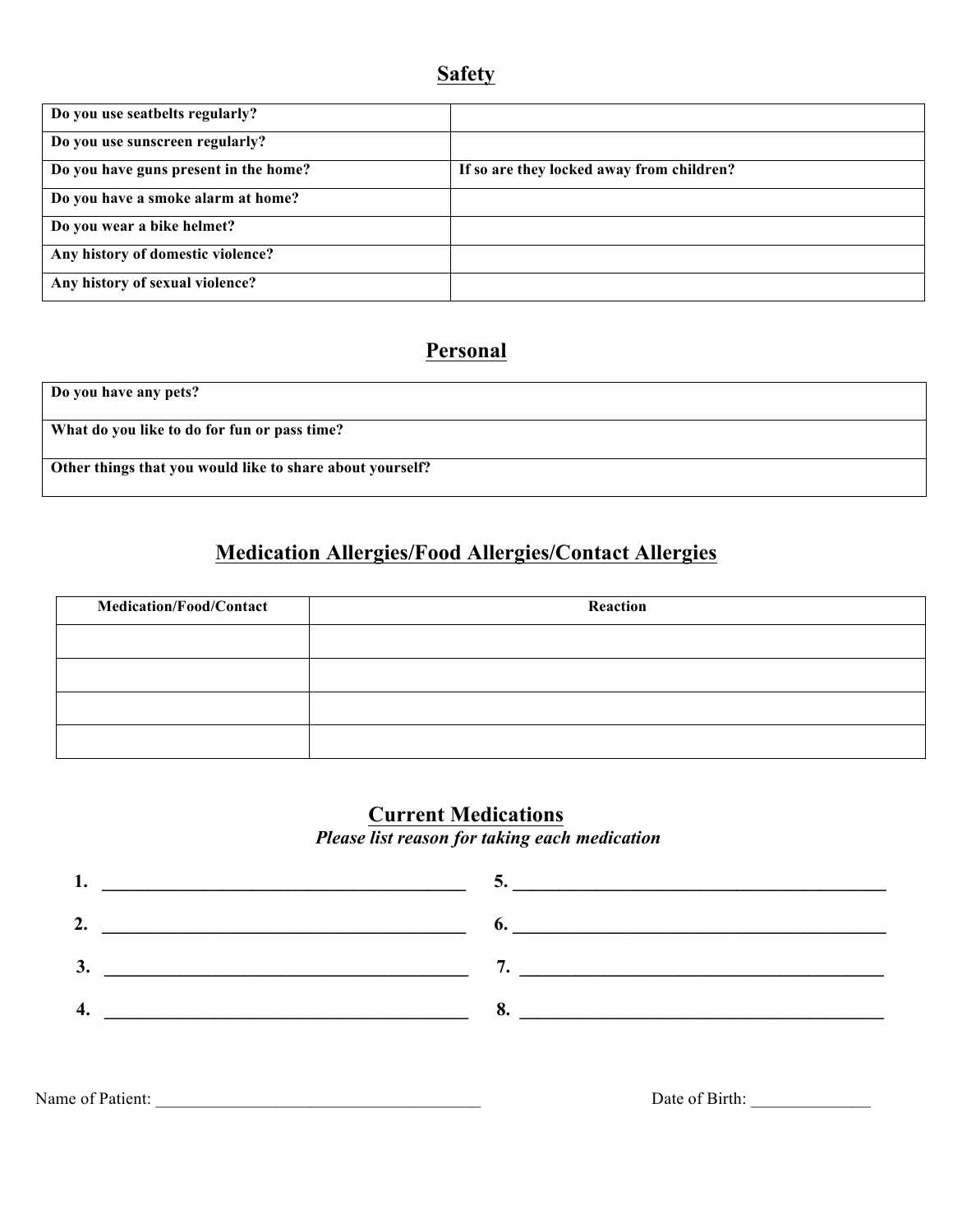# **Vitamins/ Supplements**

| $\overline{\phantom{a}}$ |  |
|--------------------------|--|

# **Past Medications**

| <b>Medication</b> | <b>Reason for taking</b> | <b>Medication</b> | <b>Reason for taking</b> |
|-------------------|--------------------------|-------------------|--------------------------|
|                   |                          |                   |                          |
|                   |                          |                   |                          |
|                   |                          |                   |                          |

#### **Health Goals Please list health goals that you would like to reach for yourself**

| ∼  |  |
|----|--|
| ◡. |  |
| т. |  |
| ◡• |  |